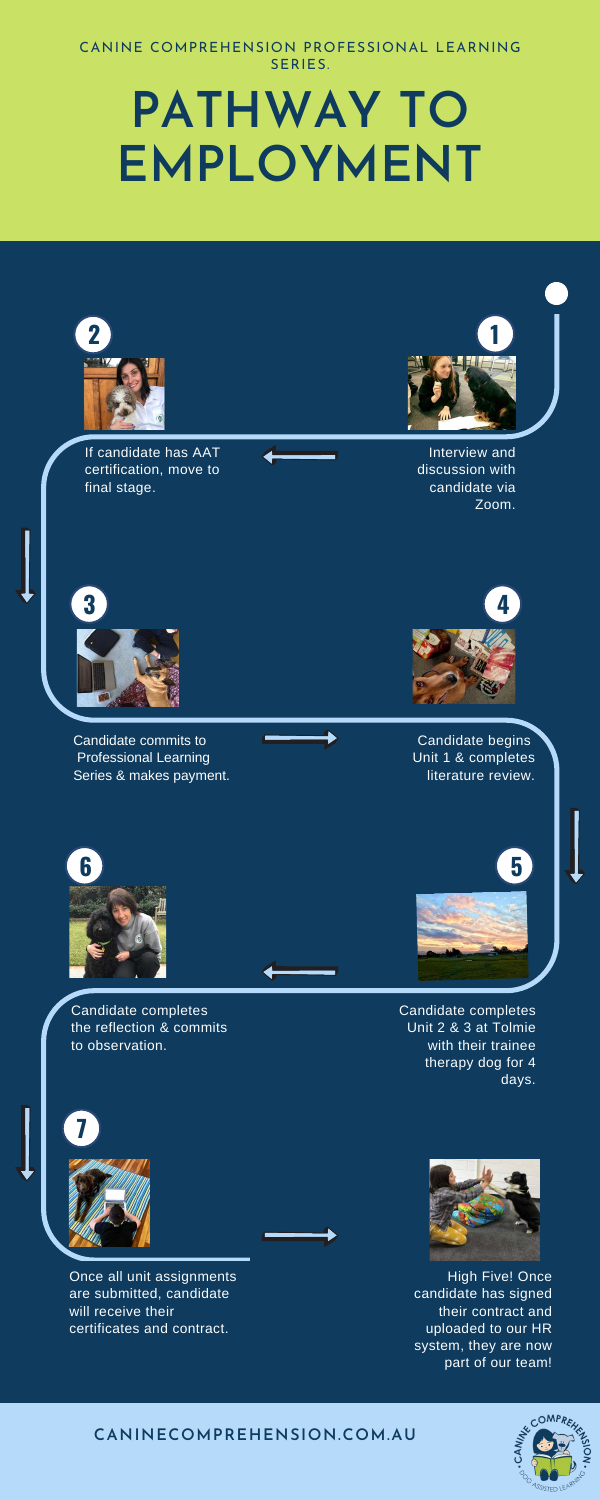**"I love finding the right people to join our team & give them the opportunity to work with young people who really need our help. Being a tutor is challenging and life affirming. I look forward to meeting you and your future AAI dog!"**

Sarh Mandwell

### TRAINING EQUIPMENT PACK

\$140.00 (inc GST) Black dog lead, halter, snub lead, working harness and Canine Comprehension tote bag.



# **ASSOCIATED COSTS**



#### CANINE COMPREHENSION PROFESSIONAL LEARNING SERIES.

#### ONLINE COURSE

\$1500.00 (inc GST) Comprises of: 4 Units Canine Comprehension original material

### 4 DAY INTENSIVE

\$500.00 (inc GST)

You and your dog stay on site & work directly with Sarah Macdonald, Teacher, Dog Trainer and CEO of Canine Comprehension, covering units 2 & 3.

Accomodation is a self sufficient unit in Tolmie, just 20 minutes from beautiful





Mansfield.

### ACCESS TO DOGMANSHIP ONLINE TRAINING

\$160.00 (Inc GST)

Instant access to the entire 'how-to' training library. Access to the private group the 'Dogmanship Training Tribe'. Twice a month LIVE coaching within the training tribe. Ability to join in on the live monthly coaching and monthly training challenges. Support whenever you need it. Covers first 3 months.

#### **WORK WITH YOUR DOG, CHANGE YOUNG LIVES THROUGH DOG ASSISTED LEARNING.**

**CANINECOMPREHENSION.COM.AU**



#### TOTAL COST

**\$2200 (inc GST Payment options available**

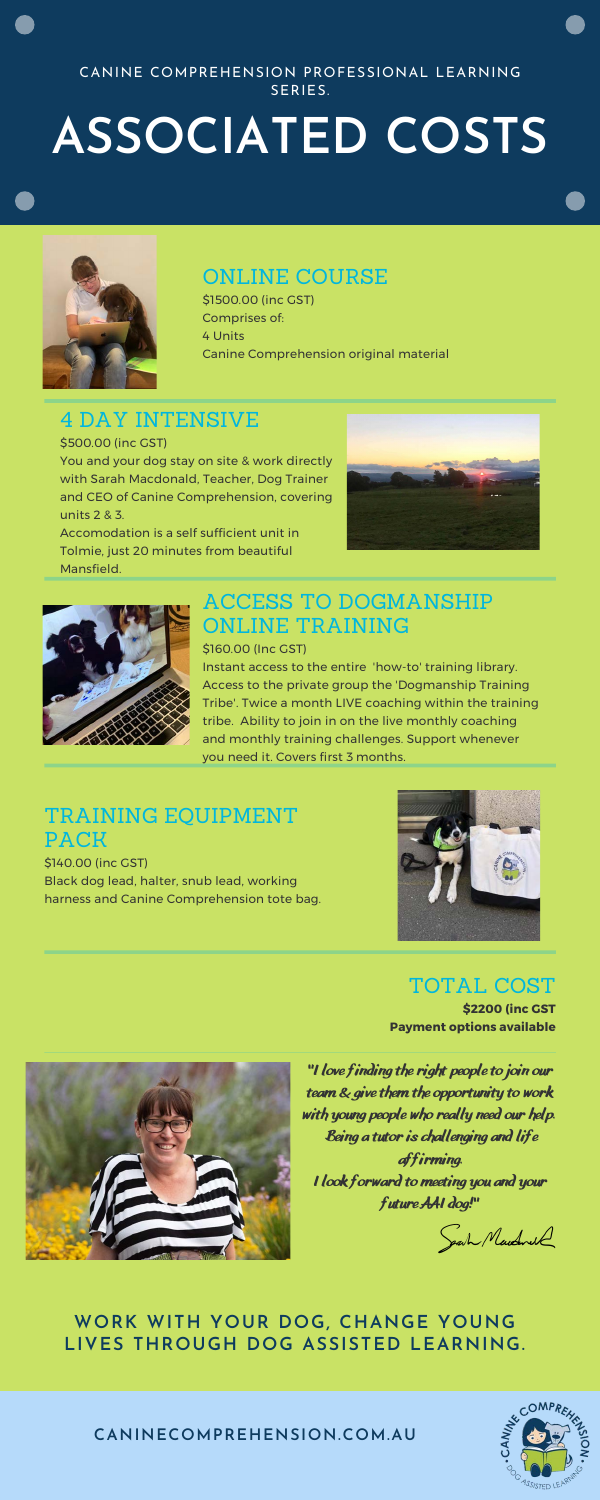**CANINECOMPREHENSION.COM.AU**



 9am - Tour of property. 10am - Induction 11am - Dog Training 1pm - Lunch 2pm - Dog Training 3pm - Unit 2 &3 5pm - Finish for the day

#### DAY<sub>2</sub>

 9am - Unit 2 & 3. 11am - Dog Training 1pm - Lunch 2pm - Dog Training 3pm - Unit 2 &3 5pm - Finish for the day





#### DAY<sub>3</sub>

 10am - Coffee in Mansfield 11am - Dog Training in Mansfield 1pm - Lunch 2pm - Dog Training 3pm - Unit 2 &3 4pm - Finish for the day

#### DAY 4

## **4 DAY INTENSIVE**

#### CANINE COMPREHENSION PROFESSIONAL LEARNING SERIES.

**Covering Units 2 & 3, studying directly with Sarah, teacher, dog trainer & CEO. Stay with your dog, in a self sufficient unit or luxurious glamping tent in Tolmie - just 20 minutes from beautiful Mansfield.**

 9am - Unit 2 & 3 11am - Dog Training 1pm - Lunch 2pm - Discussion 3pm - Finish for the day.



Stay in the glamping tent or unit, with access to internet, fully equipped kitchenette, bathroom & laundry on our beautiful 13 acre hobby farm. Say hello to the resident horses, goats, cats and dogs.

> Bring: own food for both you and your dog. Laptop, Notepad and text books. Dog bed and any training equipment you usually use.

#### DAY<sub>1</sub>

**We are 20 Minutes from Mansfield, with views of Mt Buller. Candidates are welcome to stay on the Sunday before the course starts & after the end of the course (at an extra cost), if they wish to explore the region.**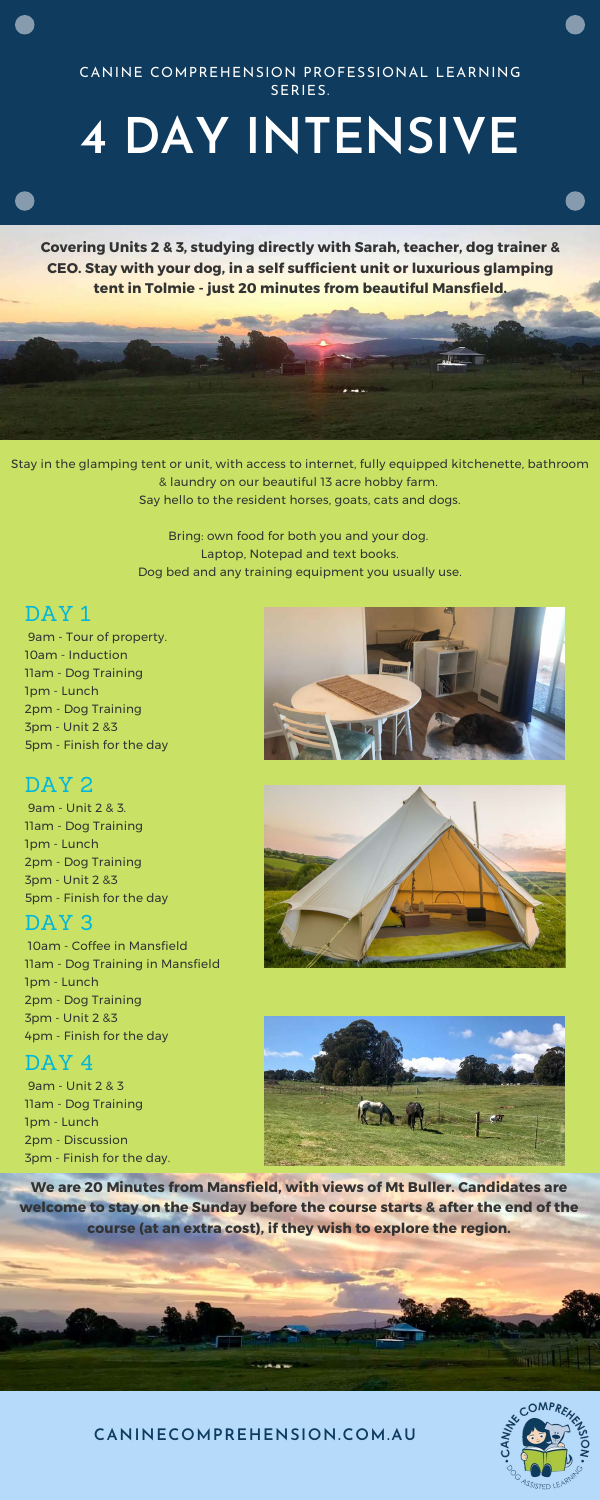**CANINECOMPREHENSION.COM.AU**

## **MEDIA & READING LIST**

CANINE COMPREHENSION PROFESSIONAL LEARNING SERIES.

#### ONLINE TRAINING ACADEMY

The Academy was designed with your busy lifestyle in mind. You will not need hours a day to designate to dog training time. In fact, this program works better if you train on the 'fly'. Not only do you have access to the on-demand road map to training success, you also get twice a month LIVE group coaching in our Dogmanship Training Tribe.

**cost: \$0.00 Pre paid 3 month subscription - as**







**part of course costs. Welcome to keep paying subscription if you wish to maintain access.**

#### PRE - LISTENING

#### **Animal Assisted Therapy**

By: Centre of Excellence We recommend the audiobook - Narrated by: Jane Branch Length: 3 hrs and 11 mins Audiobook Release date: 25-10-2018 Language: English Publisher: Author's Republic Audiobook **cost: \$14.95 from Audible.**

#### **Should be completed before Unit 2.** E BOOK

**Handbook on Animal-Assisted Therapy** Foundations and Guidelines for Animal-Assisted Interventions By: Aubrey H. Fine (Editor) Published: 14th August 2019 ISBN: 9780128189245 We recommend the E-book **cost: \$61.50 from Booktopia. No expectation to read entire text during the**

**course - this will be a ongoing resources for your career.**

#### TOTAL INVESTMENT

**Approx. \$85.00 All to be downloaded before the commencement of Unit 1.** 



#### PODCAST

#### **The Ten Minute Teacher.**

 Offers five episodes a week, focusing on different themes. Motivational Mondays, EdTech Tool Tuesdays, Wonderful Classroom Wednesdays, Thought Leader Thursdays, and Five Idea Fridays.

#### **cost: \$0.00 - Free Download.**

**At least 5 podcasts should be listened to before Unit 4.**

#### E BOOK

**Animal-Assisted Therapy** A Guide for Professional Counselors, School Counselors, Social Workers, and Educators By: Lynda M. King Published: 12th January 2018 ISBN: 9781467812214.

**cost: \$5.93 from Booktopia. No expectation to read entire text during the course - this will be a ongoing resources for your career.**